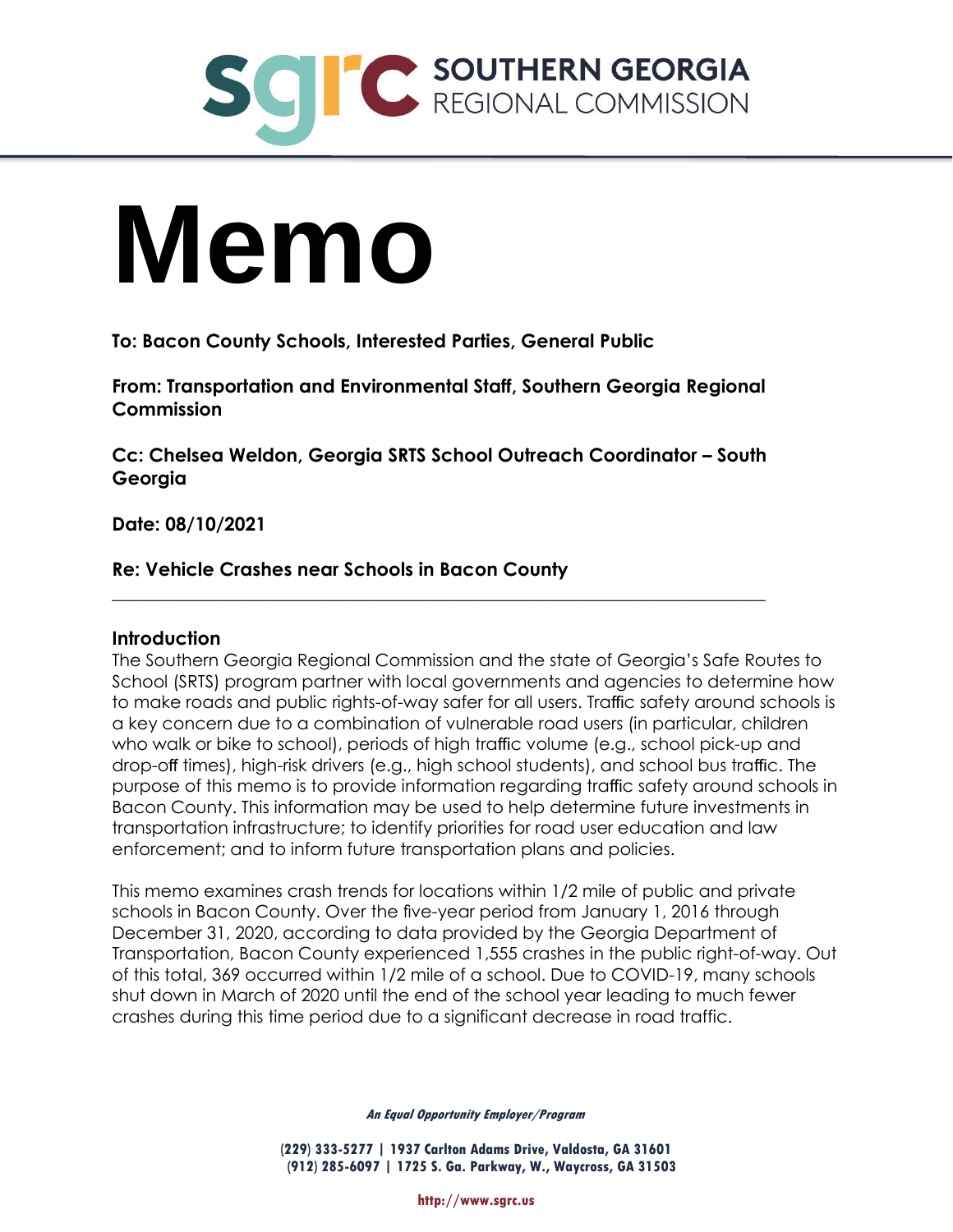# **Bacon County Schools**

Bacon County has a total of four schools, there is a primary, elementary, middle, and high school. The Bacon county school system is made up of about 1,900 students. School starts at 7:30 AM and it ends at 2:20 PM so we will assume for this survey that the pick-up and drop-off times are from 7:00-8:00 AM and from 2:00-3:00 PM.

Most of the crashes that occurred within a ½ mile radius of a school resulted in property damage only, a fraction of them resulted in injuries.

# **Bacon Primary School**

Bacon Primary school had a very few crashes in its ½ mile radius over the 5 year span. There were only 12 crashes during the 5 year period. Of these 12 crashes, there was only 1 injury but it occurred outside of the school times. Only 1 crash happened during the morning hours, it was due to misjudged depth perception. While 3 crashes occurred in pickup times, these were because of drivers not paying attention to the cars in front of them.

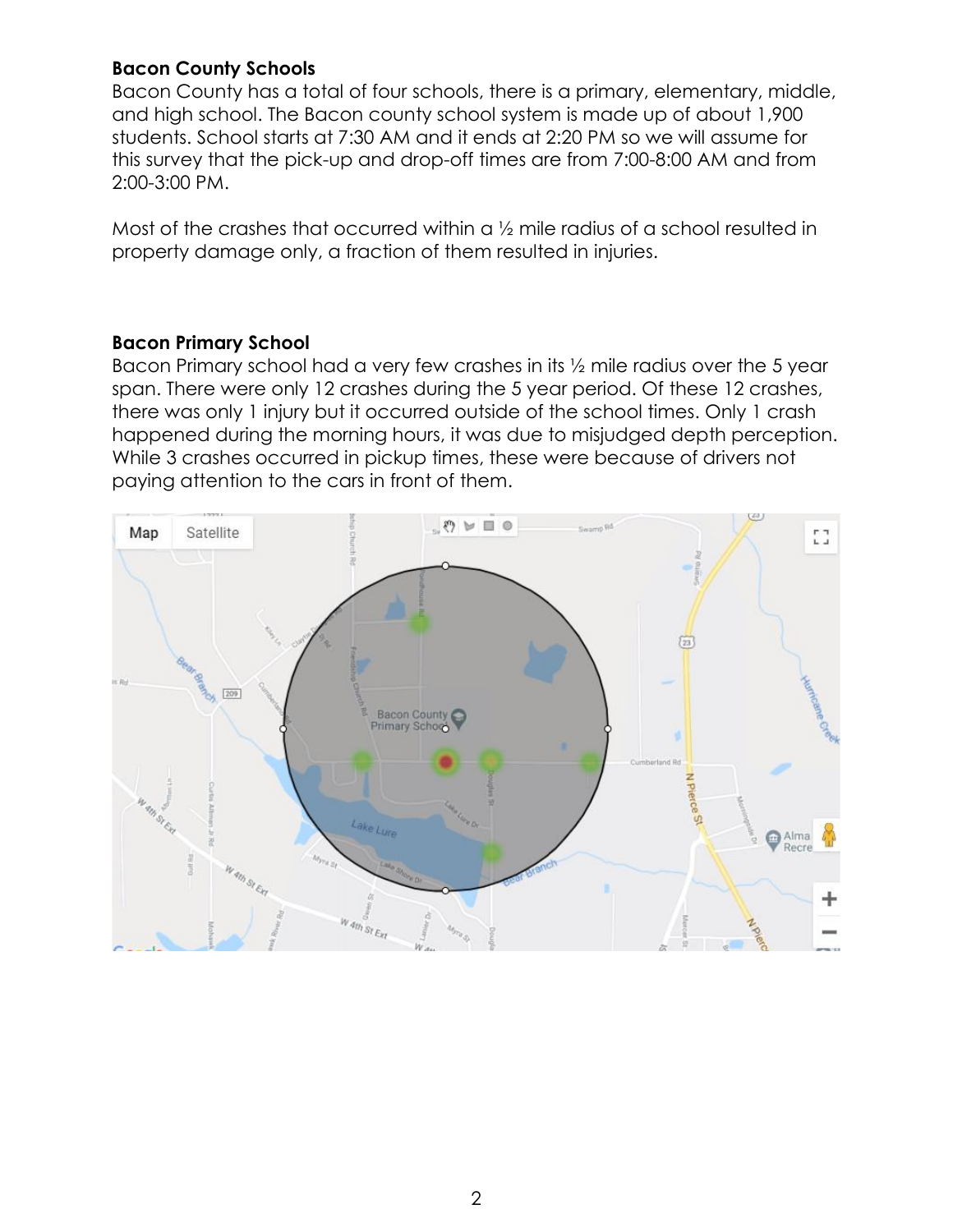### **Bacon Elementary School**

Bacon Elementary experienced 189 crashes, of which there were 23 injuries. There was also 1 reported death in the area. Most of these crashes were due to the high amounts of traffic on Highway 32 E, not necessarily related to the school. Only 3 injuries occurred during the school times. Of these injuries, the 2 that occurred during the pickup times were because of failure to yield and tailgating. The other crash, which occurred at 7:00 AM, was a single-vehicle crash with injuries.